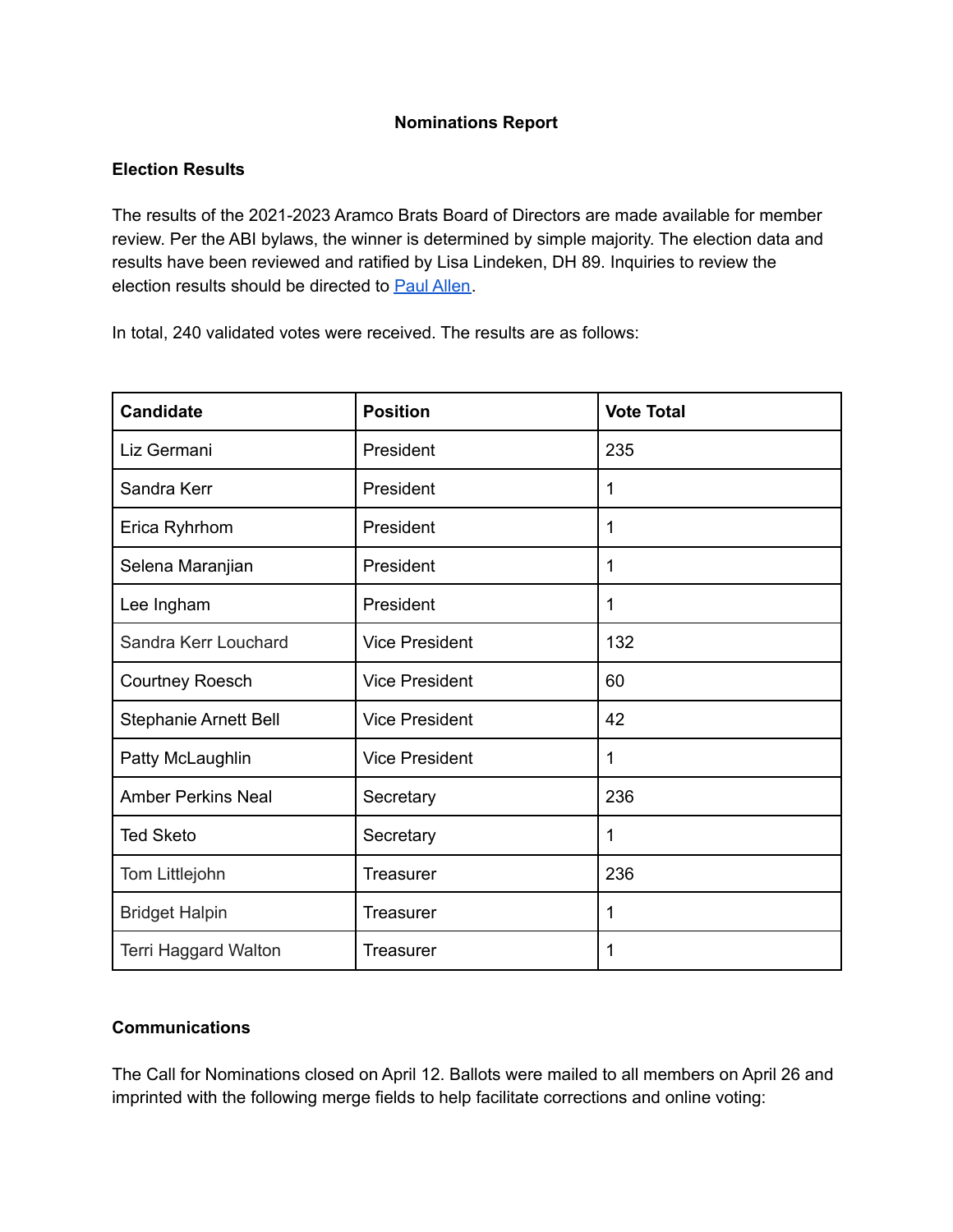- First Name, Last Name
- District and Year: District, 9th Grade Year (YYYY)
- ABI Membership ID
- Email

Voting information was made available on the ABI website. All voters received an email confirming the details of their specific vote.

#### **Ways to Vote and Deadlines Advertised**

By Mail

Return printed ballot to Selma Zain at address provided By Aug 20

Onsite at Reunion

Drop ballot in Registration Office By Sep 4

**Online** 

Via URL sent out to Brat membership By Aug 3

# **Data Process**

A data collection and validation process was developed by the Nominations Committee and presented to the ABI Board for input and approval.

- It was decided that all votes would be entered into a password protected database managed and monitored by ABI Nominations Director, Paul Allen.
- Mailed and onsite ballots were entered into the database by Paul.
- ABI Webmaster, Dawn Kolb provided Paul with a member file containing:
	- ABI Membership ID
	- Name
	- Email address
- Voting closed at 11:59p MT on Sep 4.
- Remaining mailed, scanned and onsite ballots were entered into the database by Paul.
- All participants with a valid email address received a confirmation email with the details of their specific vote.
- Winners were assessed by simple majority.
- The results of the election were presented to the ABI President and an email was sent to the ABI Board.